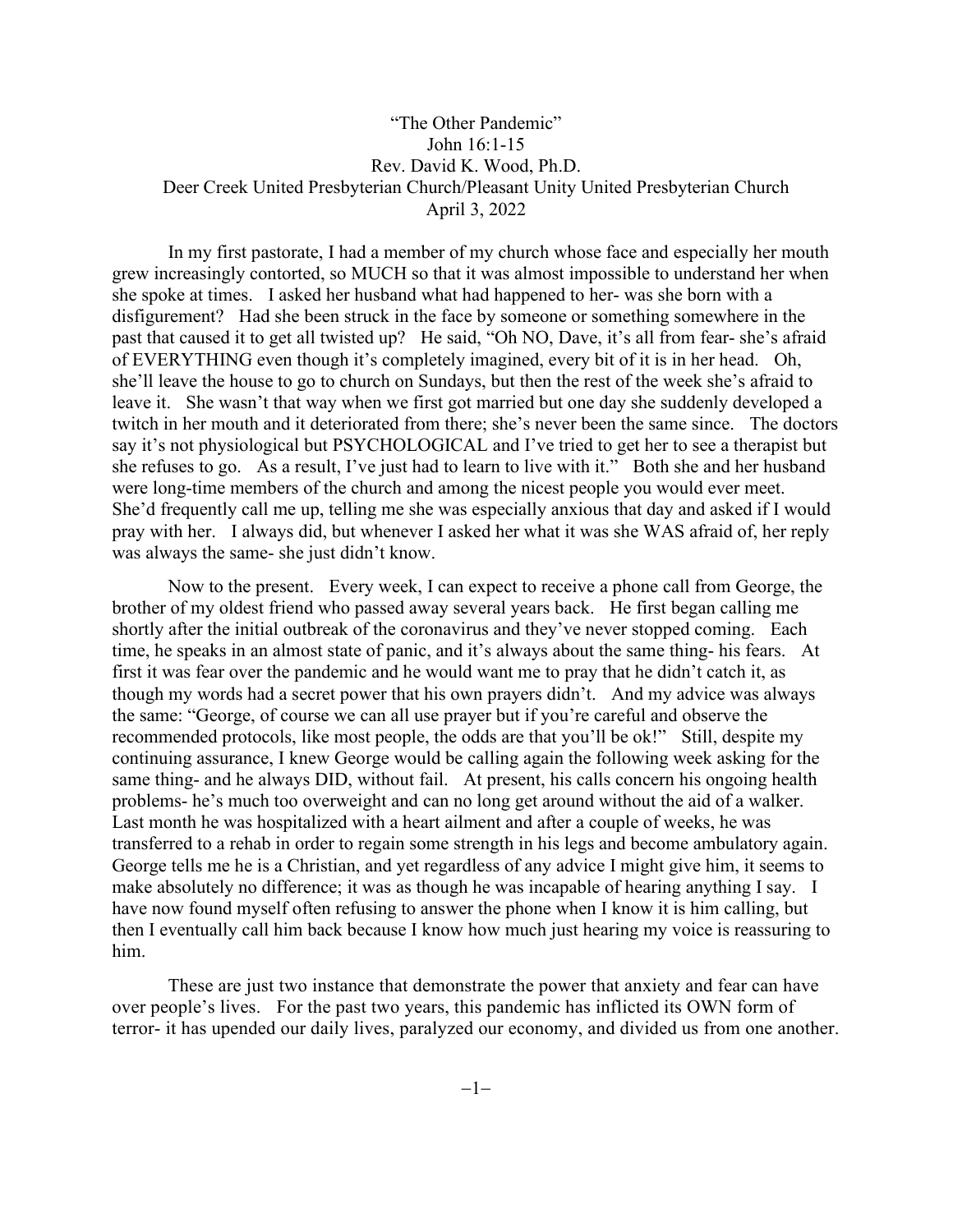We saw our borders being closed, much air travel cut back, and restaurants remain virtually empty. I can't remember a time when our nation and the world felt so fearful and chaotic. Just in the past two years, it's been estimated that half of all Americans have contracted some form of the virus resulting in at least 900,000 fatalities- well over twice the number of Americans killed during World War II. Thankfully, with the aid of vaccines and health protocols, we're finally emerging from it but it remains a concern all the same as variants of the disease remain a constant threat. Of course, it is important to maintain a HEALTHY fear but if we give it an an UNDUE place in our lives, it can eventually paralyze us and even DESTROY us.

Honestly, I can't think of anything MORE DESTRUCTIVE to our faith than fear. In the Bible, "fear" is spoken of over 500 times with the repeated command to "Fear not!" or "Be not afraid" occurring some 103 times. Lloyd Ogilvie, the popular Presbyterian preacher and onetime Chaplain to the U.S. Senate, writes in *Facing the Future without Fear* that there are 366 "Fear nots" in the Bible, one for every day of the year, including Leap Year! He says that God doesn't want us to go a single day without hearing his word of comfort. In other words, for all the stress and anxiety people feel, God DOES provide an antidote this morning.

Our New Testament text is part of Jesus's Farewell Discourse, that is, his final instructions to his disciples in the Upper Room in the hours just prior to his betrayal and arrest. We are now at the end of our Lord's ministry. They've just concluded their final meal together--the Last Supper--and Jesus seems desperately trying to remind them of certain lessons he had taught them during the previous three and a half years. He has so much more to tell his followers and even what he HAS shared, they've been slow to grasp. He tells them, "I have much more to say to you, more than you can now bear."

Well Jesus HAS to discuss such issues with his disciples and he's grown exasperated at THEIR reluctance to hear what it is he has to say. He wants them to understand that as conditions over the next few hours and days deteriorate and events begin to spin out of control, they are not to lose hope. Although he will be gone from them, he promises it will only be but for a brief time. What they DON'T realize is that in a few short hours, their leader would be arrested, tried, condemned, and executed. But rather than meaning the END of their ministry together, it would signify a WHOLE NEW BEGINNING as he would return to them in the form of the Holy Spirit, GOD'S Spirit. As a result, they would experience Jesus in an even MORE intimate manner than they had during the more than three years they had walked and talked and lived beside him. Afterwards, they could be assured he would never leave them again- EVER! His Spirit--the Comforter--would not only bring an end to their sorrow, he would empower and guide them in many NEW ways and lead them to accomplish far greater works than HE ever did. The problem is that they are so shocked and overcome by fear with the announcement that their leader would soon have to leave them that they cannot hear the REST of his message- they seem like my old friend George- COMPLETELY DEAF to what he has to tell them!

I'm reminded of an old TV life insurance commercial that began with the husband wanting to make some financial planning in the event either he or the wife were to suddenly die. The wife will have nothing to do with it and refuses to even DISCUSS the matter. "NO, Jim," she screams. "I just don't want to talk about it anymore!" And it ends with the exasperated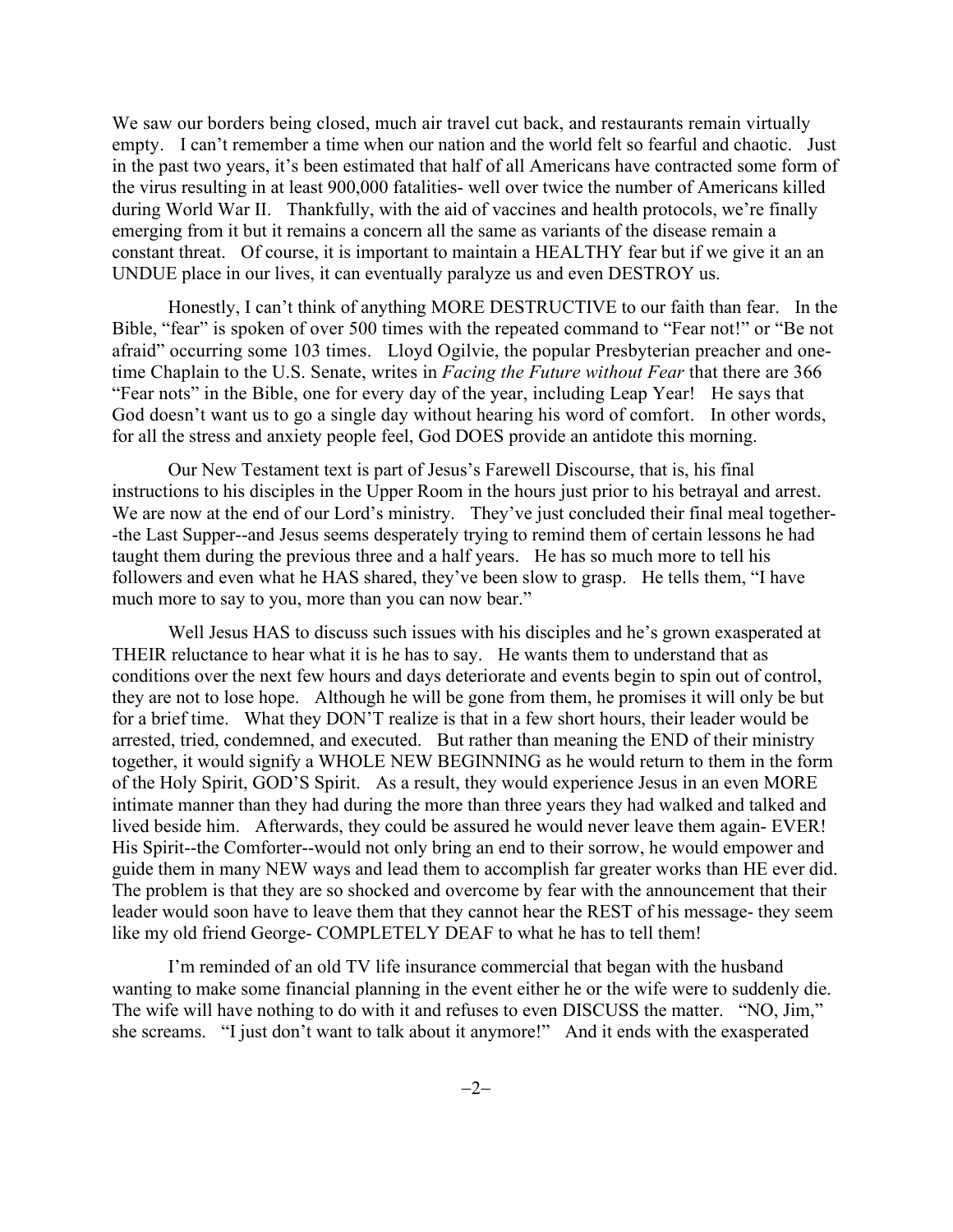husband throwing up his hands in frustration. It was quite a popular and effective ad precisely BECAUSE it tapped into the viewers' OWN fears regarding end of life issues. It's hard to confront people with matters of death and dying because we're not only obliged to confront the possibility of one day losing someone we love, but it forces us to consider our OWN mortality, and that's a pretty painful thing to do.

That same commercial actually played out in my family some years ago. In 1975, I was attending college in California and thus unable to be home for the Easter holidays with the rest of my family who were in New Jersey. My sister Diana and her family were there with my parents and she related to me how after their Easter dinner, she was sitting alone with our father in the TV room. It was then he began to share some deep concerns he had. He said, "Diana, I'm trying to get my affairs in order in the event something was to ever happen to me. I just can't talk to your mother though. Every time I try to raise the issue with her, she either changes the subject or refuses to discuss it with me." It seemed that for months, my father was growing weaker while my mother kept insisting to everyone just how wonderful he looked. And then my father said to my sister, "Promise me that if anything ever happens to me, you'll look after the boys" (referring to me and my twin brother Howard who were twelve years younger than her). "Of course, dad," she said. "You won't ever have to worry about that." He must have had a premonition because less than four days later, a blood vessel burst in his throat and he hemorrhaged to death on a hospital gurney.

In v. 4 of our New Testament text, Jesus says he had not told them about the Spirit earlier because he was still with them, that as long as he was PHYSICALLY present, it was not necessary for them to receive the Spirit. As he will now be leaving them, it was important for them to know they would not be abandoned and left without a shepherd. Rather, he would STILL be present to them, but in SPIRIT form rather than in body.

In v. 5, Jesus makes a rather unusual remark. He says, "But now I am going to him who sent me; yet none of you ASKS me, "Where are you going?" What makes this comment so strange is that twice earlier in this same discourse, they HAD asked him where he was goingonce by Peter and another time by Thomas. In fact, throughout John's gospel, his disciples have been FULL of questions- constantly inquiring who Jesus is, what his ministry is about, and where it is he is taking them. After all, they wanted to be sure that all the sacrifices they'd made in leaving their families and abandoning their former occupations would not have been in vain. Yet, at the very moment he is informing them that he has to leave them, not ONE of his disciples even inquires where it is their Lord is going.

Jesus says, "Because I have said these things to you, sorrow has filled your hearts." It finally hits them that Jesus is SERIOUS when he says he is about to leave them and, like the wife in that life insurance commercial, they are suddenly thrown into deep dejection. To think that he would not be with them any longer was not just intolerable to them, it was UNTHINKABLE!

Well what this exchange between Jesus and his disciples highlights is the extent that fear and sorrow can affect us in times of crisis and conflict. It's nearly impossible to hear ANY word of hope when one is so self-absorbed or overly preoccupied with oneself. Notice that as the reality of the moment begins to sink in, the disciples are not so much concerned about JESUS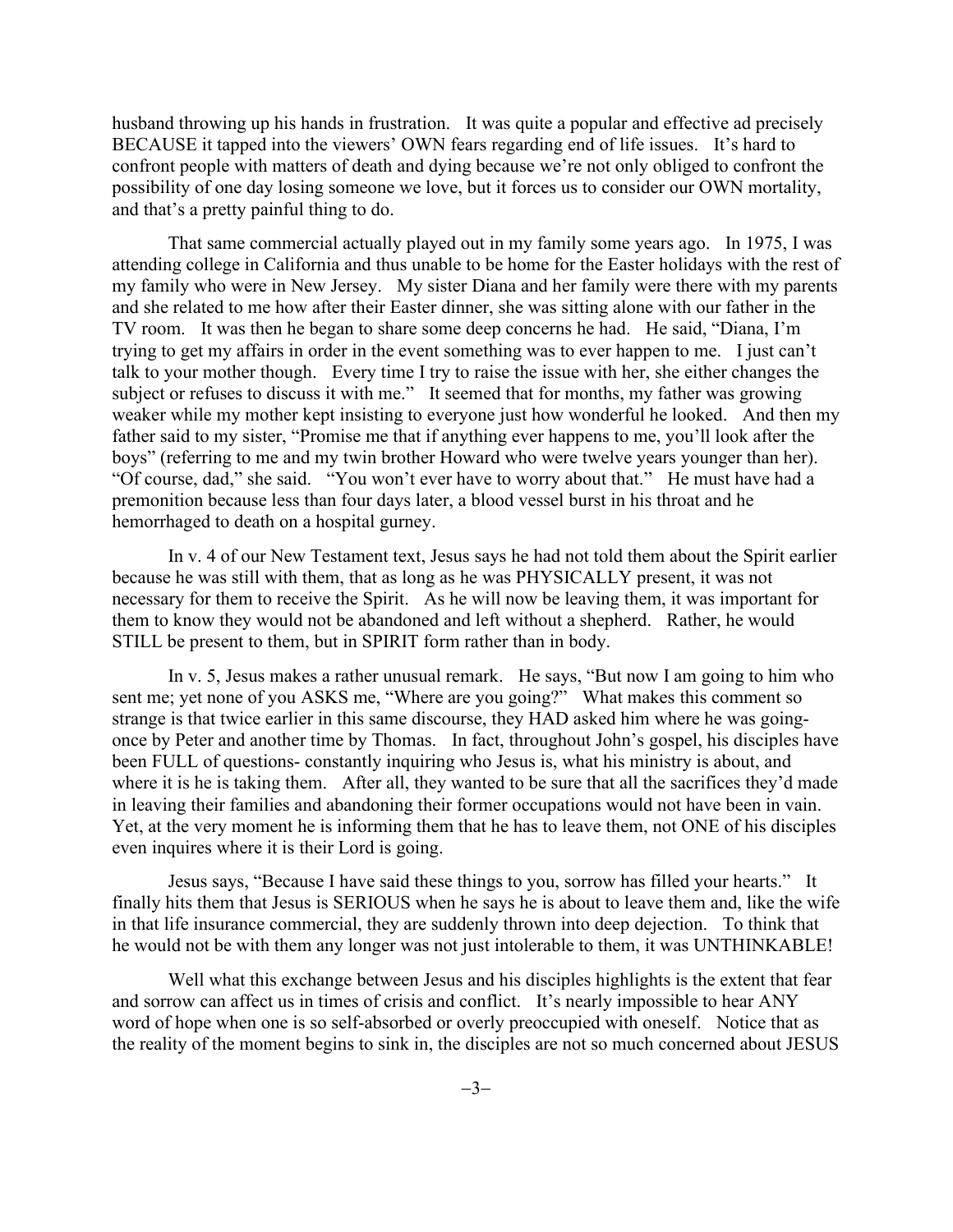and what it is HE may be going through as they are about THEMSELVES. After all, Jesus was human and he had to have had fears and worries every bit as real and as deep as THEIRS were. And yet, all they can think about was their OWN situation, of what might happen to THEM in the event Jesus HAD to go away. Their attitude was "Woe is me!" and NOT "Jesus, is there any way we can help YOU or support YOU as you've been there FOR US these past few years?"

Of course, SOME fear and sorrow is not only NATURAL, it is actually quite NECESSARY to our lives. Fear is a vital response to emotional or physical danger which if we DIDN'T have, we couldn't protect ourselves against legitimate threats. It serves as a safety mechanism to prevent us from taking unnecessary or reckless risks that could hurt and even destroy us. However, psychologists tell us there is a danger to EXCESSIVE fear or sorrow and that is that it drives us deep into ourselves, to the extent that it causes us to care only about OURSELVES and to forget about all others. Thus there is something inherently selfish about it. The great Reformers like Luther and Calvin frequently referred to sin as "curvitas en se" or a "curving in upon oneself." It was an excessive preoccupation with the self and one's own situation to the exclusion of everyone else- the COMPLETE OPPOSITE of love.

John in his gospel shows us a series of instances where the sorrow and fear of his followers were SO overwhelming that it distorted their perception of reality and blinded them as to the possibilities of new life offered by Christ. For instance, after Lazarus dies in chapter 11, Jesus goes to Bethany to console Mary and Martha, his sisters. Mary is SO overcome with grief that she can't even leave her house while Martha is unable to grasp Christ's promise that her brother would rise again. Jesus basically says to her, "Martha, don't you understand- I am the resurrection and the life. Wherever I am, there is always the possibility of new life and just to prove it, I will now raise up your brother." However, because both sisters are so bound up in sorrow, so "curved in upon themselves" in their grief, they are unable to take Jesus at his word and thus experience the NEW hope, the NEW joy, and thus the NEW LIFE he promises. In another scene, when Mary Magdalene arrives at the tomb of Christ on Easter morning to anoint his body, she discovers the stone removed and his body gone. Consumed with grief, she can't even recognize the presence of Jesus before her, MISTAKING him for the local gardener.

A third occurrence takes place on the evening of Jesus' resurrection. In the wake of their leader's execution, the disciples have retreated to the Upper Room where we are told the doors and windows were shut for fear of the Jews. They feared that with their leader now gone, they were NEXT to be hunted down and arrested. The significance of the doors and windows being shut is that it transforms their meeting place into a prison cell that does far more than keep the Jews OUT- it locks them all IN. They no longer remembered what Jesus had told them three days earlier, that they were to remain strong, faith-filled, and to not give in to despair for though he would be GONE, it would be just for a SHORT TIME. He'd be returning to them in the form of God's Spirit and afterwards, they'd never again be separated. However, having FORGOTTEN those words, the faith and hope and joy which once characterized their mission have completely vanished as they have now become prisoners to their own fears, their own despair, and to their own bitter disappointments.

But then, just when their fear is at its highest and their faith is at its depths, it says that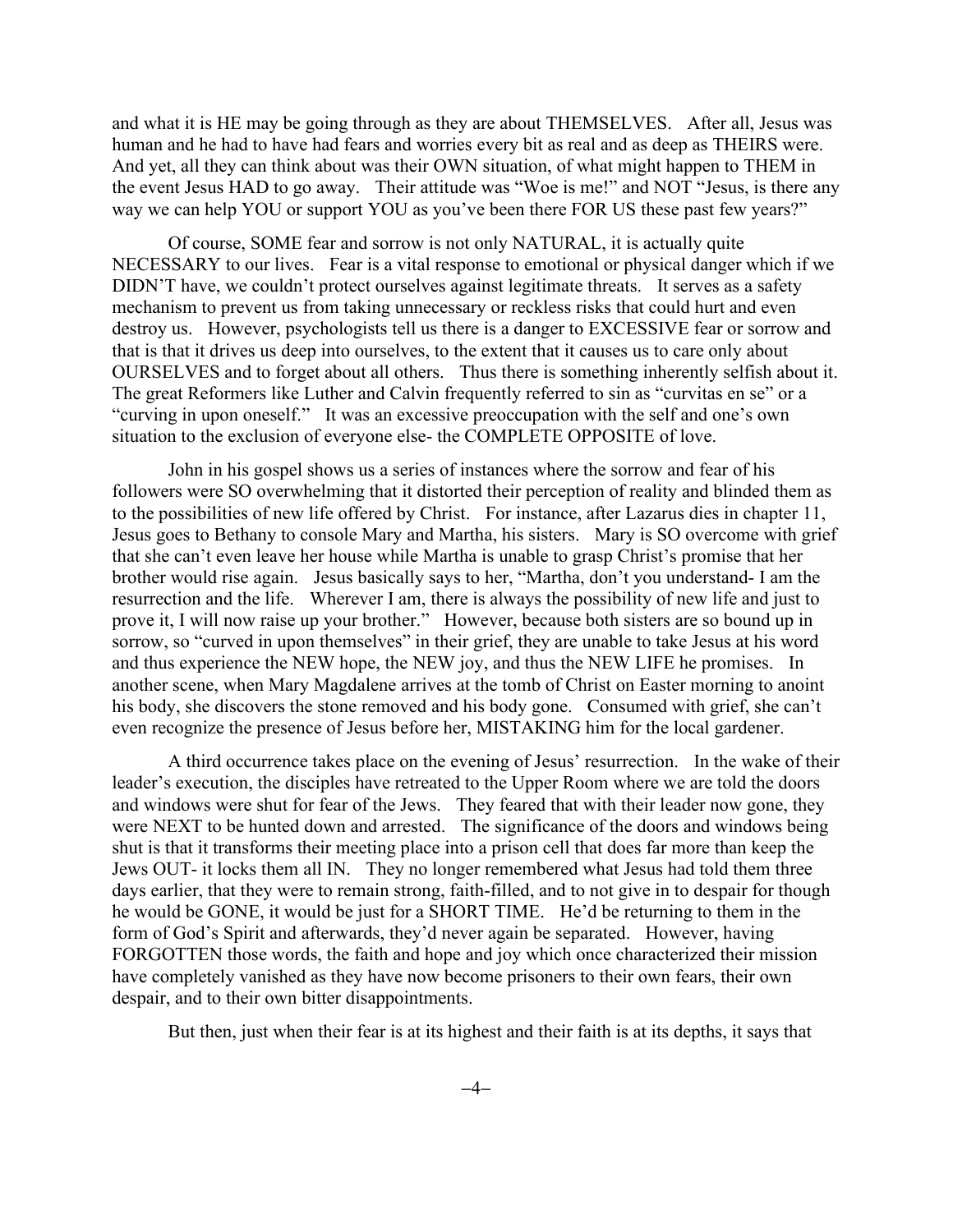Jesus suddenly appears in their midst with the words, "Peace be with you," or to state it another way, "Do not fear!" Right at the point of their DEEPEST NEED, Christ appears to show them that there isn't a locked door or barred window ANYWHERE that can possibly keep him out. By materializing before them in all his risen glory, those locked doors and windows are suddenly flung wide open to allow the fresh winds of faith and hope and joy and love to once again fill their lives and revive their hopes of ministry with their Lord. The journey which Jesus had begun with them three and half years earlier was NOT over but could begin AGAIN!

In all three instances, we see how grief and fear are devastating emotional states that drive us deep within ourselves and cut us off from healthy interaction with God and others. They blind us to the possibilities of faith and hope and joy and love- even when they are right BEFORE us. More than anything, we NEED our friends, we NEED our family, we NEED our church, but MOST of all we need CHRIST HIMSELF to help pull us out of ourselves, out of that self-protective cocoon we wrap ourselves in which hinders us from becoming healthy, vibrant people again.

In this morning's text, we see how Jesus' response to his disciples was to REMIND them that they would NEVER be abandoned, NEVER be left alone, but that through every step of the ordeal that lay before them and beyond, he would STILL be there to guide them, to empower them, and to protect them. Making their heart his NEW home, he would help pull them out of themselves and back into the world where THEIR presence and ministry would be desperately needed. However, if he didn't go away, they would never receive him; and if they did not receive him, they would never know this wonderful new intimacy with him and all the security that goes with it. The promise of his own abiding presence and the hope that comes with it will carry them through every situation, ESPECIALLY that which still lay before them.

Friends, as Christ sought to impress certain truths upon his disciples in that Upper Room so many years ago, so does he wish to impress upon US in the year 2022 those very SAME truths. Just as he exhorted his followers to remain strong, to remain faith-filled, and to NEVER succumb to cynicism or surrender to despair, he asks US to do the SAME this morning. Only, the key to remaining faithful is by first REMEMBERING and not FORGETTING- remembering Jesus's words of promise; remembering how he is WITH us and FOR us REGARDLESS how difficult times may get; remembering how nothing, no NOTHING will EVER separate us from either his presence or his love. This morning, he says to us, "Time is short and, yes, life IS hard but take heart in that I have OVERCOME the world! Do not worry and never lose hope. As difficult as your circumstances may be, please believe that I am above and below, around and even WITHIN you this very moment. You can never escape my presence nor the love that binds me to you. I am the Comforter and I will not only dry your tears and relieve your sorrow, I will empower and guide you in many new and exciting ways- only do not despair! Do NOT let fear and sorrow dominate your heart- they are a cancer that can make you selfish and miserable and blind to the condition and needs of others. They can make a prison house of your soul, allowing little room for faith or love or joy in it. Permit my Spirit to take up residency in YOUR spirit and let me make your heart my new home. My presence within you will then become a PROMISE that will carry you through the darkest of times and a HOPE that will raise you to new and glorious heights- of THAT, you can be sure." Let us pray...